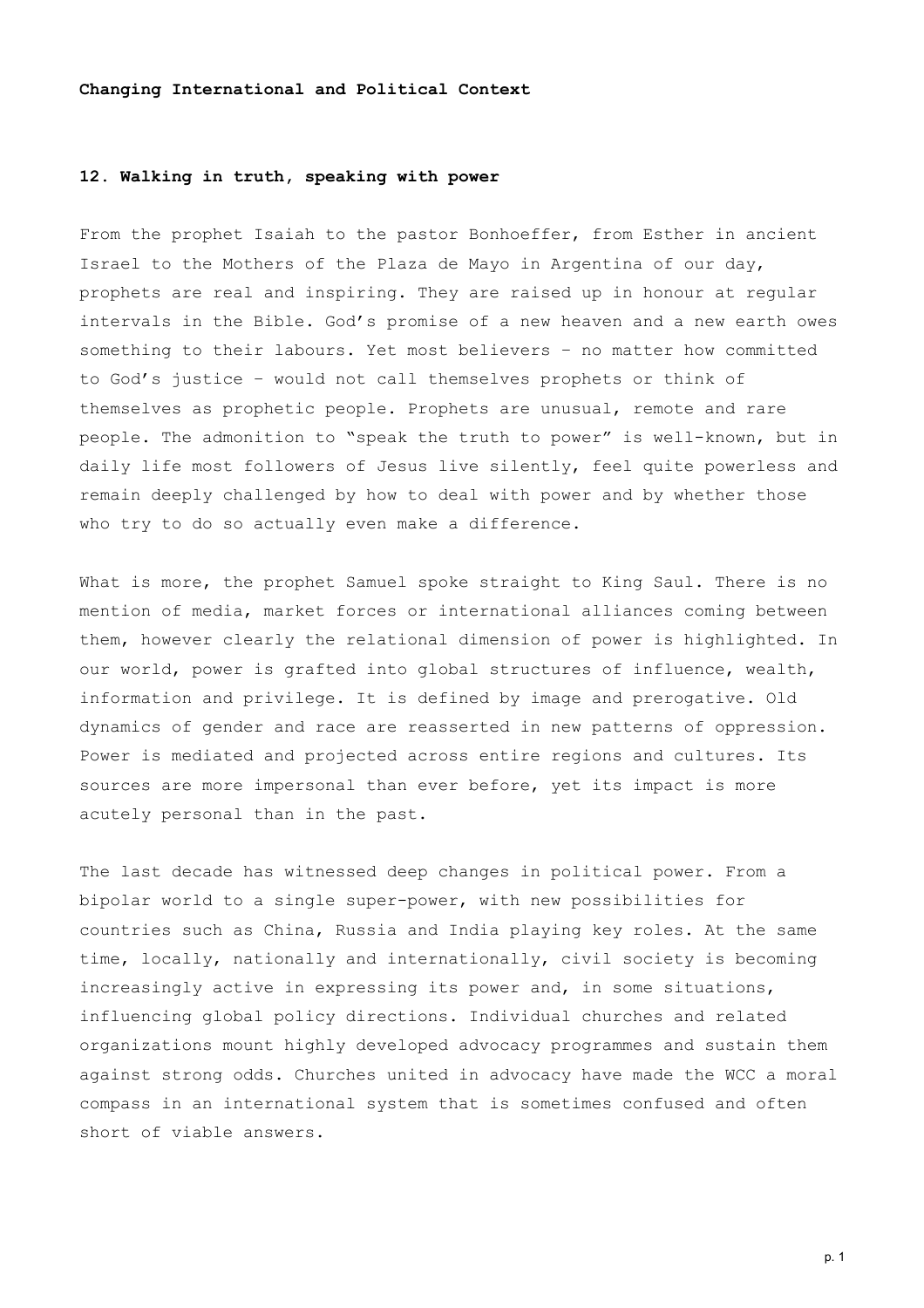Still, one prophet, the Son of God, stands at the door of the human heart and speaks to the halls of earthly power: I am the Truth. Blessed are the poor, and also the meek. Whatever you do to the least of these you do to me. Loose the chains of oppression. Let justice flow. Walk humbly with God. Do we hear these words of hope and take heart?

In the **first session** participants will discuss the nature of public power in the world today and set the stage for further analysis. They will examine power at different levels, from local to global, from bipolar to multilateral and also identify new forms of power.

The **second session** will examine the churches' ability to walk in truth and speak with power. How can we compare our situation with the biblical narratives about prophetic action? Over against a more integrated and more complex world, what are the churches' greatest strengths for addressing and influencing public and corporate authorities?

The **third session** will discuss the balance between actions to denounce, to offer hope and to live in hope. Participants will hear and discuss testimonies and will be asked to choose gifts of God that they are receiving at this assembly and will take back to their churches as a dynamic expression of ecumenical action in the world: churches speaking truth to power as a critical, moral, constructive and united witness in a world that is being transformed by the gracious love of God.

#### **13. Protecting peoples' lives and human dignity**

The changing context of the world after the end of the cold war poses new threats to human rights and human dignity. The weakening of the nationstate, as a result of the globalization process, the increased number of conflicts within rather than between states, have all meant increased violence against innocent civilian population, women and children and threats to their dignity and rights, both civil and political and economic, social and cultural.

Work for justice is at the core of the biblical message. The prophets call God's people to act with justice, especially for the poor, the victim, the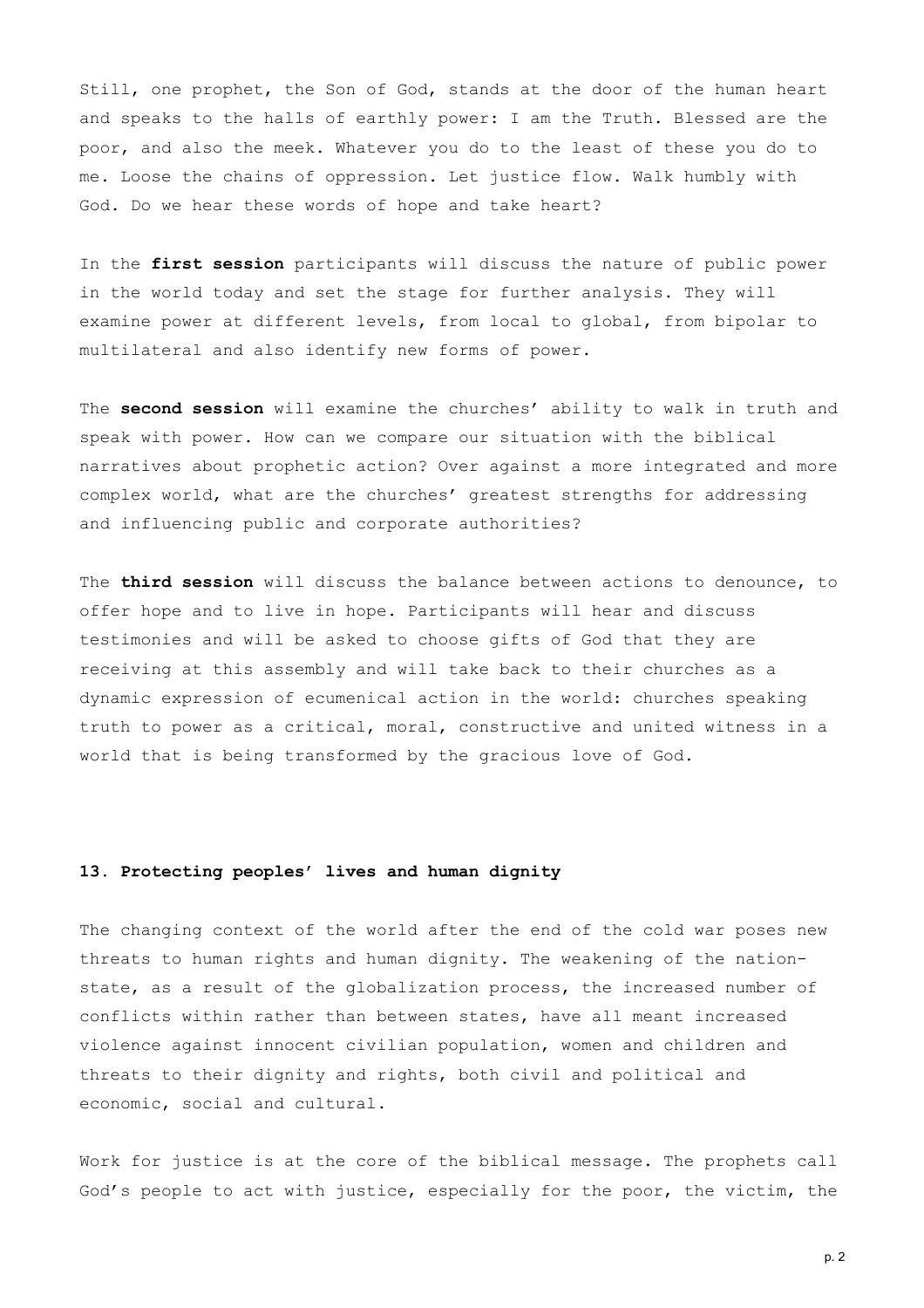oppressed (cf. e.g. Isa. 1:17). The message of Jesus is a message of life, and life in all its fullness (John 10:10). The Bible invites us to a holistic approach to justice, life and dignity, looking at human beings as stewards of the creation, and protecting, as God does with his grace, the whole creation with a particular concern for the weakest members of the community (Ps. 82).

The pursuit of justice, rights and life in its fullness cannot be merely understood from an individual perspective. Biblical, theological and ethical perspectives call for shifting from the individual to the community. This collective understanding of human dignity and human rights is also highlighted by African and indigenous traditions.

In this context, what should be the responsibility of the international community to protect peoples' dignity from gross human-rights violations, genocide and war crimes? What is the role of the churches in promoting and protecting lives and dignity? How can the issues of impunity, religious freedom, land rights be addressed from ethical and theological perspectives? What role can churches play in post-conflict situations and for reconciliation?

The **first session** will assess the changing context on the ground for human dignity and rights, discern new trends and raise some ethical questions to be addressed by the ecumenical family, including as consequences of globalization: economic changes, inequities in power and awareness of and respect for human rights. Consideration will be given to UN processes (reform of the UN, Security Council, Commission on Human Rights, etc.), the failure of the international community to respond to critical situations, and the need for implementation of established rights.

The **second session** will enable the sharing of examples from churches and ecumenical partners working for human rights in diverse and changing contexts. This will include: historic examples of support to victims of human rights violations, advocacy around grassroots issues, ecumenical accompaniment in risky situations, church involvement in truth and reconciliation work, etc. Lessons from these successes will be drawn as well as from the difficulties encountered by churches who are divided and/or not willing to take the risks of engagement in human rights work and from inter-religious dialogue for the promotion and protection of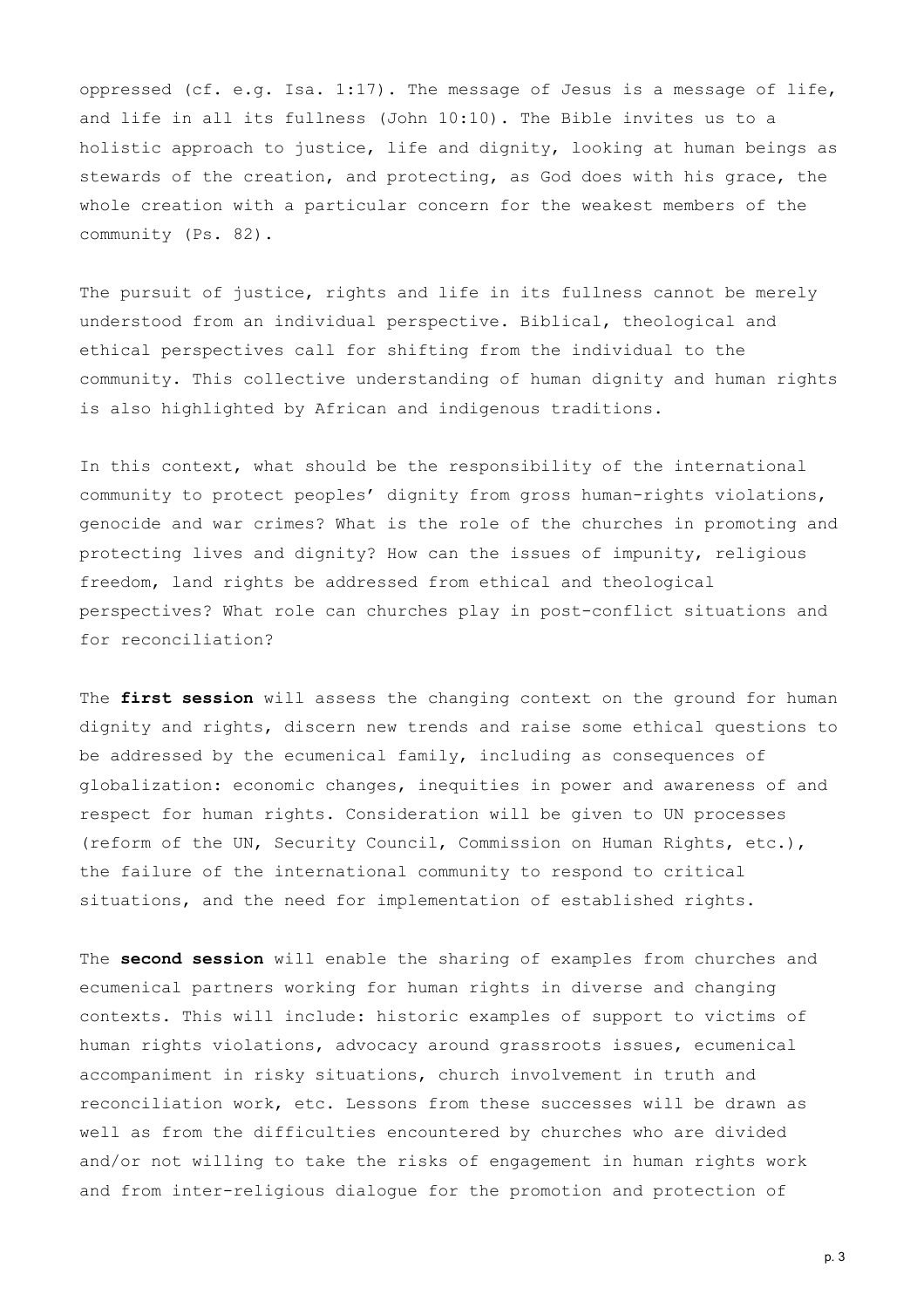human rights.

The **third session** will identify new areas and trends in the work of the churches and the ecumenical movement to protect peoples' rights and dignity and will look at new models of accompanying the churches in critical situations and of working ecumenically towards transformation, peace and reconciliation.

## **14. Churches responding to new threats to peace and human security**

A new wave of militarization is shaping the international arena. In national budgets, military spending appears to be a much higher priority than social and human development. At the same time, trouble with the treaties designed to control or eliminate certain especially destructive weapons are a clear signal of new trends that threaten human security and well-being.

The increased proliferation of small arms and light weapons is responsible for 95 percent of people killed in today's armed conflicts. Non-state actors committing acts of terror are now more internationalized and better organized than before. Military technologies reaches ever deeper into civilian life as a consequence of the so-called war on terror. The arms industry continues to be a very lucrative activity and many countries practice a double standard between their discourse about peace and their trade in arms.

The treaty that controls the most fearsome weapons of mass destruction, the Nuclear Non-Proliferation Treaty, is eroding. Nuclear weapons remain on high alert while the intergovernmental forums designed to control them are paralyzed. The essential bargain behind the treaty – that nuclear weapons states will gradually eliminate their weapons so that non-nuclear weapons states will not seek those same weapons – is now broken in certain regions of the world. Serious repair work is on hold: 189 states are implicated in this impasse, yet a divided majority is not prevailing against the policies of a powerful few.

In today's thinking, the concept of security has shifted away from national security towards a new focus on human security that embraces the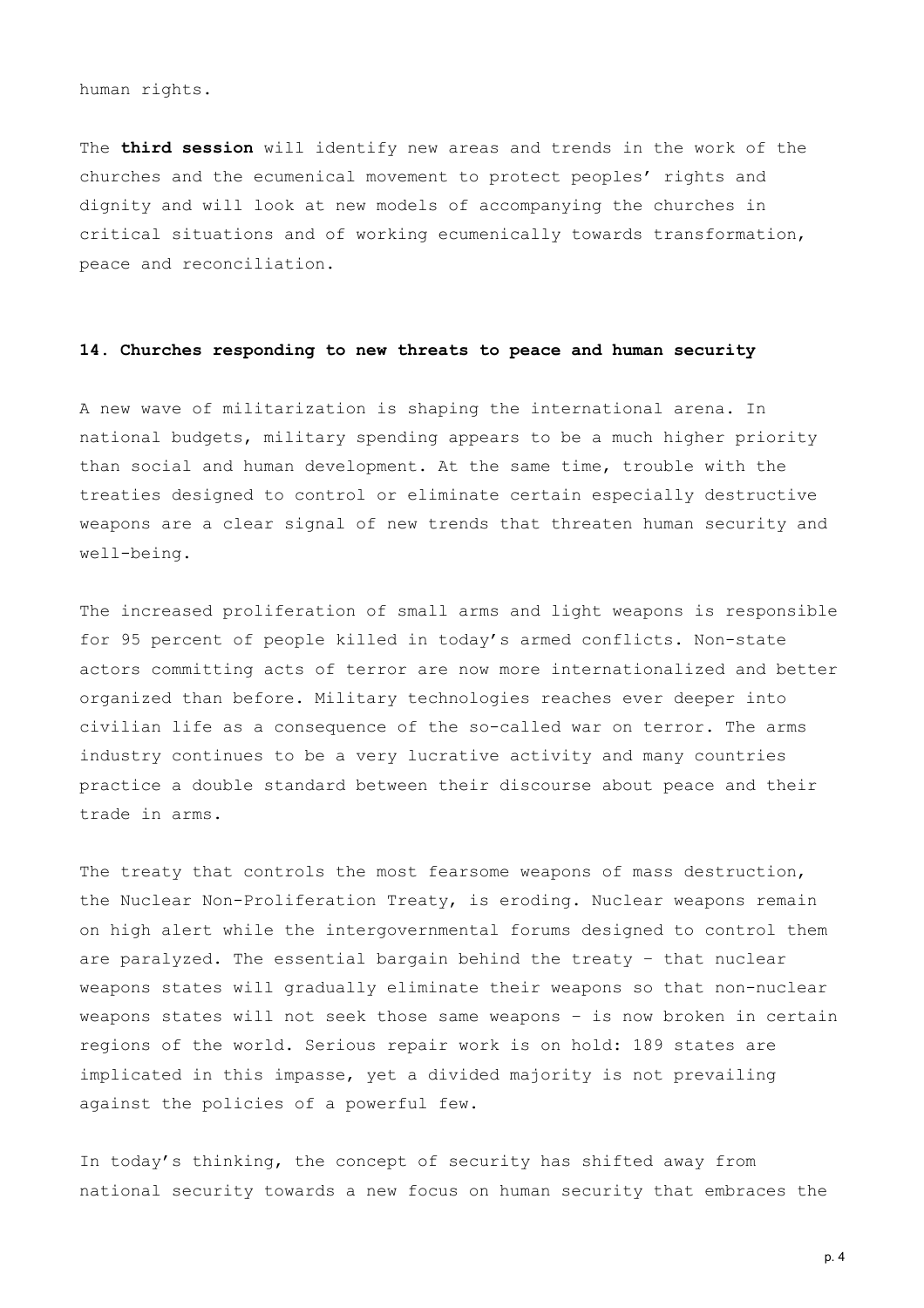rights and needs of individuals and communities. However, in the era of a global "war on terror" national security itself has reemerged as a threat to citizens and their rights.

Peace, together with justice and love, are gifts given by God (Ps. 85: 8- 13). Jesus Christ himself is our peace (Eph. 2:14). Our mandate as Christians is to look for peace, pursue it and transform the world towards communities of peace and reconciliation. The Decade to Overcome Violence  $(DOV)^1$  $(DOV)^1$  is a framework to work for peace and overcome threats to peace and human security

The **first session** will assess the new threats to peace and human security that come from the proliferation and sophistication of weapons, the increased militarization of societies and the inter-relationships between them. How do people view and experience different threats to peace in their local realities?

The **second session** will share positive examples of church involvement in disarmament and in fighting militarization, through: the destruction of small arms after wars; the involvement in arms control; the promotion of codes of conduct on arms exports; different actions taken against small arms in the context of the Decade to Overcome Violence. What lessons can be learned? What are the resources of the ecumenical movement (theological, ethical, spiritual, human) to make a difference?

The **third session** will address the question of how to use the experience of the churches in relation to present and future threats from nuclear and other weapons of mass destruction. How can the theological resources and the pastoral experience be combined with political advocacy in the work against proliferation of small arms? How can churches be helped to be more courageous on these issues? How can the role and potential of the DOV be strengthened in the area of militarization? What message of hope can be sent to overcome the fears coming from the new threats to peace and human security?

<span id="page-4-0"></span><sup>&</sup>lt;sup>1</sup> The Decade to Overcome Violence: Churches Seeking Reconciliation and Peace (2001–2010) calls churches, organizations and individuals to address the challenges of violence and non-violence in new creative ways in the spirit of the gospel.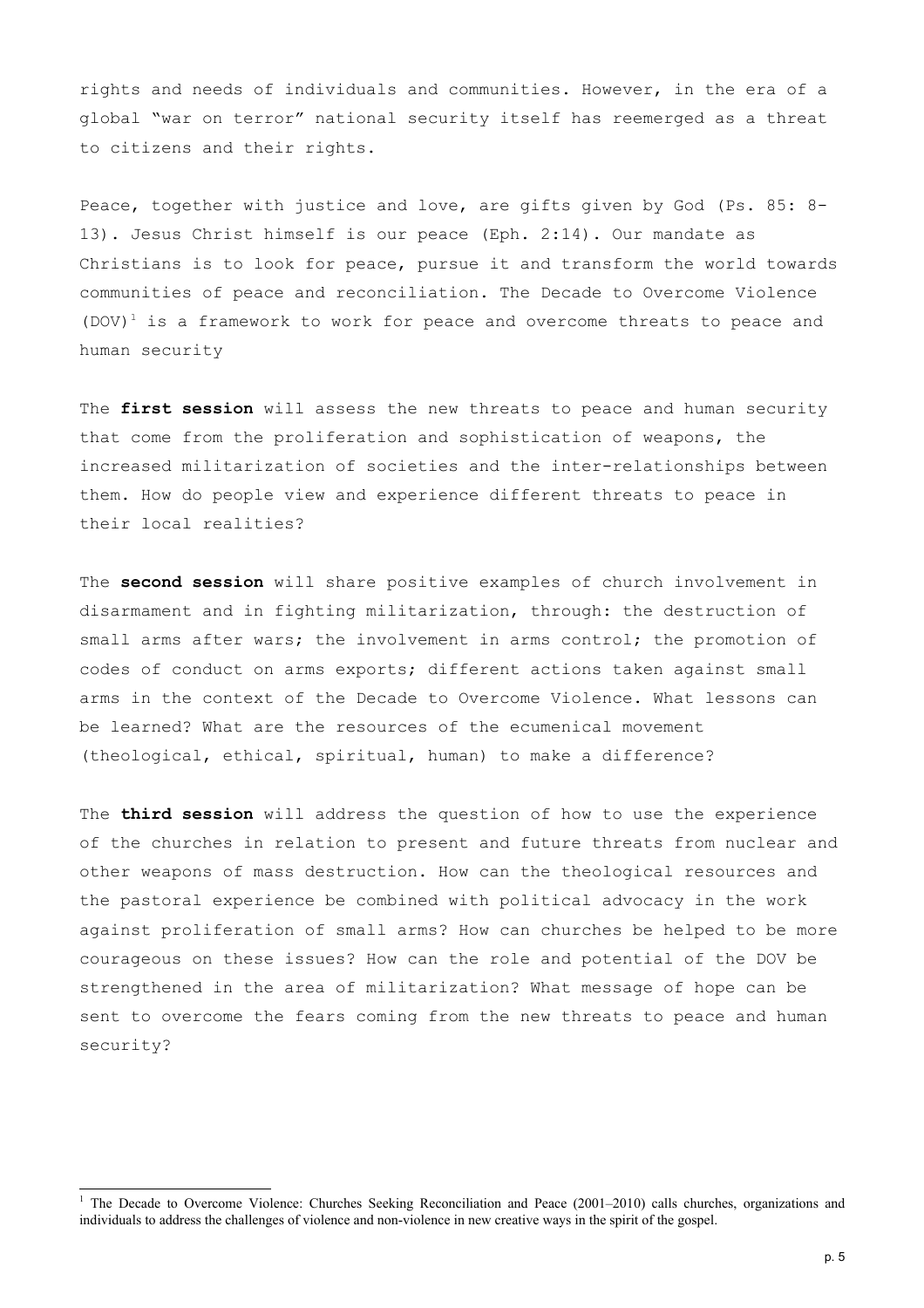# **15. Building hospitable communities: responding to migration**

Throughout the world, people are increasingly on the move. Many are forced to leave their communities because of war, human-rights violations, dire poverty, environmental degradation and social inequalities. But others leave because of a desire to explore new opportunities, to join family members, and for better jobs. Migration is a fact of life and has been since biblical times. Throughout the Hebrew scriptures, people are called to love and offer hospitality to strangers and exiles (Lev. 19: 33-34). Christ's call to welcome the stranger (Matt. 25:31-45) is central to the gospel message. As expressed in the July 2004 Faith and Order commission meeting, "through the practice of true hospitality, which transcends somehow the distinction between 'host' and 'guest', a mutual transformation takes place". Today, one in fifty people on earth are living outside their home countries, millions more are displaced within their own countries and migration is increasingly becoming a women's issue. At the same time that globalization is leading to freer movement of capital, goods and services, walls are going up to limit the movement of people. As the "human side" of globalization, the phenomenon of migration means that virtually all societies are multi-cultural and multi-religious. Refugees and migrants enrich the societies in which they live, but the process of integration is often difficult. Social tensions are increasing in many countries as governments, churches and societies grapple with the implications of these population movements.

The phenomenon of migration is a complex one which raises questions for churches on many levels. As governments erect barriers to keep people out – often justifying this on security grounds – desperate people take desperate measures to escape their countries. Trafficking is increasing in all regions. Many host societies are experiencing an upsurge in racism and xenophobia while the countries from which migrants leave often experience "brain drain". Societies and churches are struggling with the issue of how migrants and refugees can preserve their culture and at the same time, be integrated into their new societies. At the same time, immigrants themselves are establishing their own churches. Churches are challenged not only to offer hospitality to those who arrive in their countries, but also to combat stigma and discrimination in their societies and to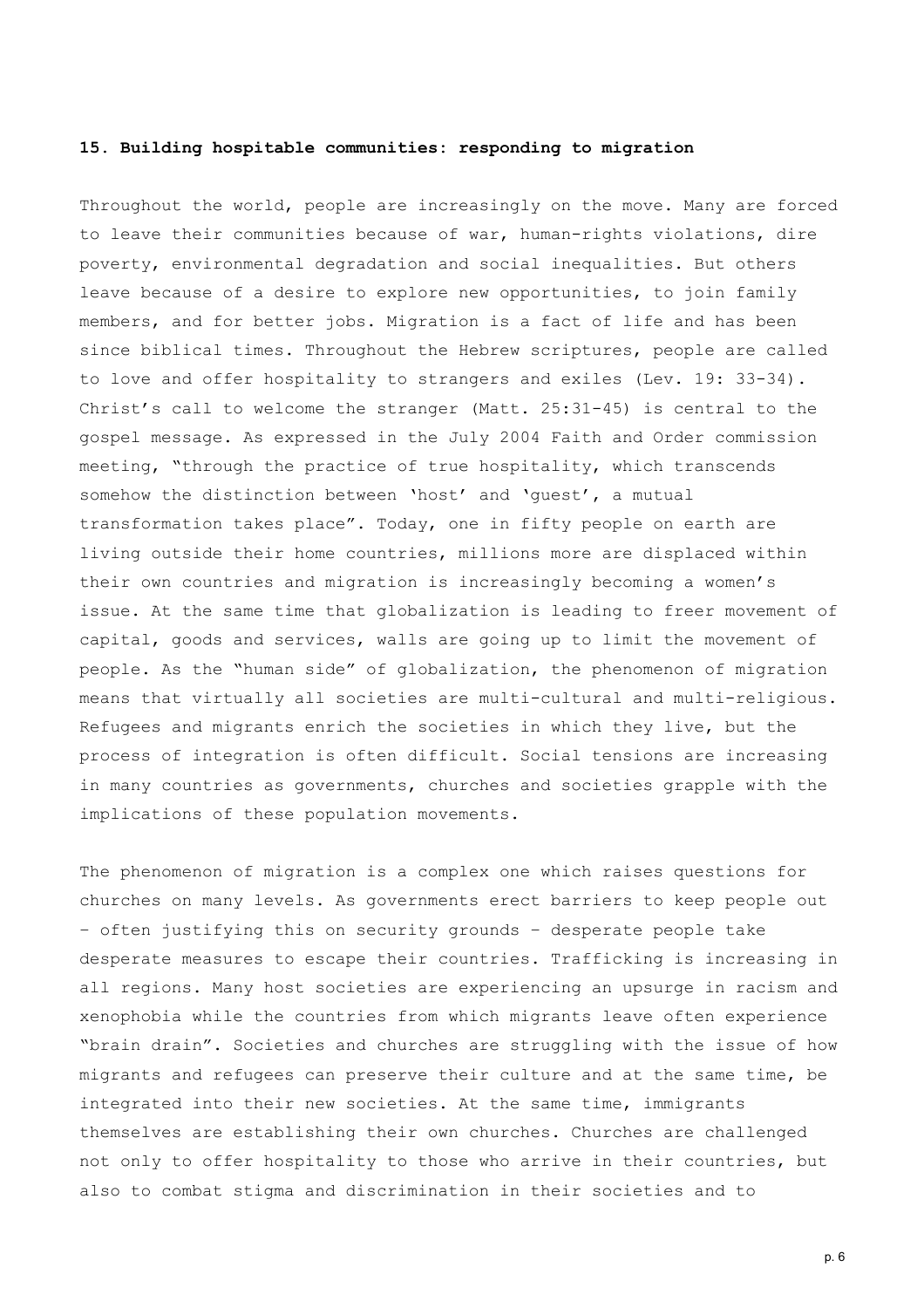challenge their governments' policies. Even as churches are being transformed by the presence of migrants and refugees, opportunities for interfaith understanding at the local level are growing. Building hospitable communities can sometimes be a costly undertaking.

In the **first session** participants will examine present trends in migration, including governmental policies, the reasons behind new forms of migration, and the impact of migration on both the sending and receiving societies.

In the **second session** participants will discuss how churches are responding at the local, national, regional and global levels, exploring ways that churches are working together to address the needs of those leaving their communities.

In the **third session** participants will reflect on how churches are challenged to work together – across national boundaries – to respond to the challenges of migration.

# **16. Public life, religion and politics: ambiguities and possibilities**

The relationship between religion and politics has been prominent in both the Hebrew scriptures and the New Testament. The history of the Kings and the Judges shows the characteristics of the just political leader, while many of the prophets denounce those who abuse their power to oppress the people. Jesus distinguished between Caesar's and God's kingdoms (Mark 12:17) but his ministry was perceived as eminently political by those who accused him before Pilate (Mark 15:12,18). His call to his followers to work for peace and justice challenges churches today to reflect on their role in public life and politics.

While the influence of religion in politics is not a new phenomenon, a growing interaction between religion and politics, political processes and conflicts can be observed today in most cultures, countries and contexts. There seems to be a growing recognition that there is a place for religion in public life, even as there are different views on what that place should be. Christians from all sides of the spectrum feel that their faith should be a basis for their political action as do many followers of other